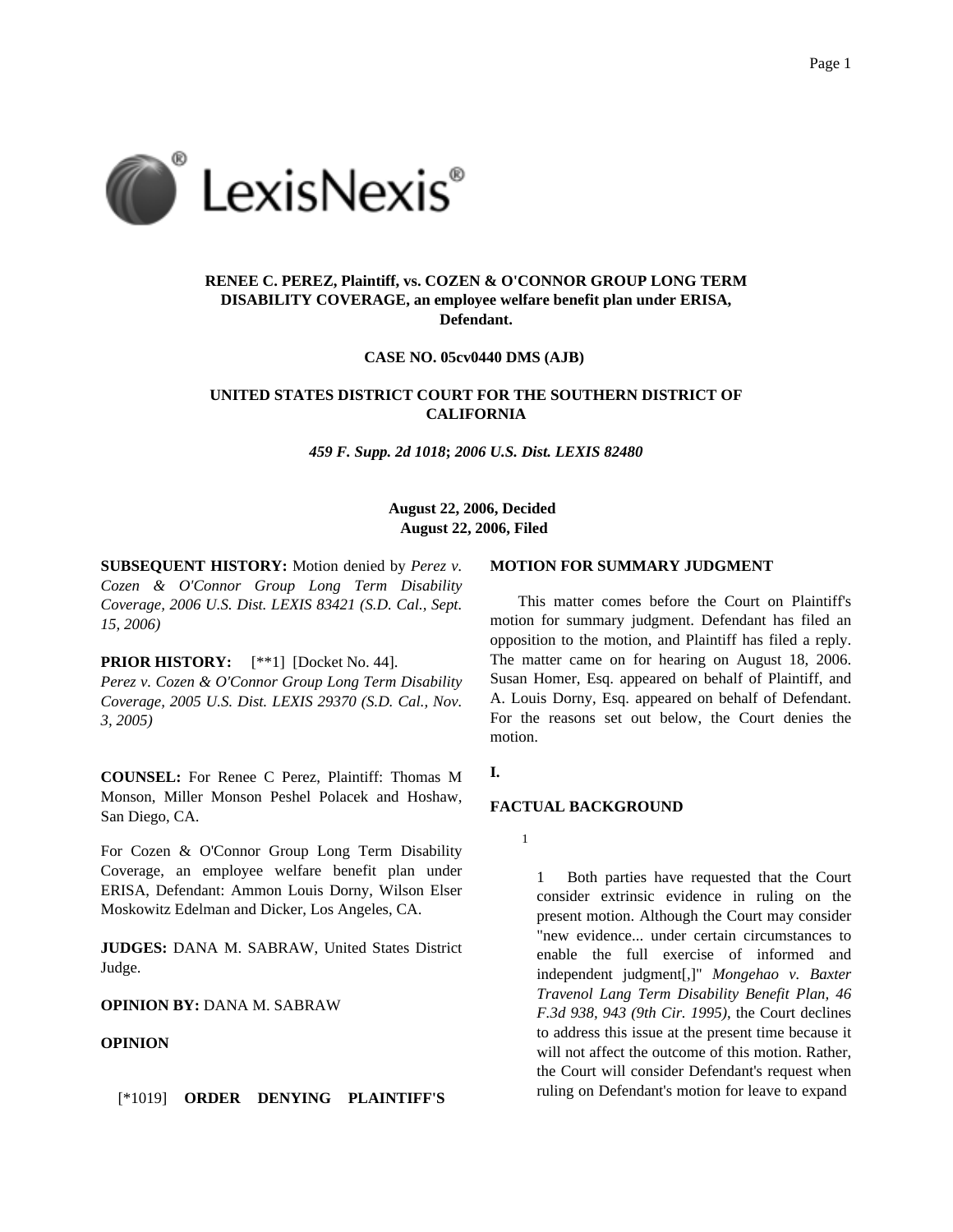the record, which is currently scheduled for hearing on September 22, 2006. If Plaintiff wishes

to expand the record, she may file a similar motion, or wait to file a motion *in limine.* [\*\*2] Plaintiff Renee Perez is a former employee of the law firm Cozen & O'Connor. From January 13, 1997, through May 1998, Plaintiff worked as a litigation law

clerk for the firm. (Def.'s Response to Pl.'s Statement of Facts in Supp. of Mot. for Summ. J. at P 1.) After graduating from law school and taking the bar exam, Plaintiff [\*1020] began work as an associate attorney for the firm in mid-August 1998. (*Id.*)

In November 1998, about two weeks after returning from a trip to Peru, Plaintiff reported to an urgent care center with complaints of ongoing sinus congestion, coughing, sore throat, headaches, and significant exhaustion. (*Id.* at P 5.) Plaintiff tested positive for streptococcus, and received some prescriptions. (*Id.*)

One week later, Plaintiff presented to Frank D. Gilman, M.D. for persistent headaches and fatigue. (*Id.* at P 6.) Dr. Gilman ordered medical therapy and lab work. (*Id.*) The lab work revealed a low blood cell count and a positive mononucleosis screen. (*Id.* at P 7.) Plaintiff repeated some of the lab work one month later, and it again reflected a low red blood cell count. (*Id.* at P 8.)

Approximately one month later, on January 22, 1999, Plaintiff [\*\*3] returned to Dr. Gilman, where she reported continued complaints of sore throat and chronic fatigue, as well as depression. (*Id.* at P 9.) Dr. Gilman referred Plaintiff to an infectious disease specialist, Steven A. Gardner, M.D., and started Plaintiff on a trial of Zoloft. (*Id.* at P 10.)

On January 27, 1999, Plaintiff presented to Dr. Gardner for a consultation. (*Id.* at P 11.) The following day, Plaintiff had more lab work performed. (*Id.* at P 13.) Those tests revealed Plaintiff's red blood cell count had returned to normal levels. (*Id.* at P 14.)

Plaintiff returned to Dr. Gardner for a follow-up visit on February 3, 1999. (*Id.* at P 15.) He noted Plaintiff's complaints "would fit the CDC criteria for chronic fatigue syndrome[,]" but that her complaints had not been present for six months, and thus he would not diagnose her with that condition. (*Id.*) 2 Two weeks later, after a follow-up visit with Plaintiff, Dr. Gardner stated Plaintiff's condition was consistent with CFS. (*Id.* at P

17.) Dr. Gardner advised Plaintiff to follow up with Dr. Gilman. (*Id.*)

> 2 The Centers for Disease Control and Prevention ("CDC") guidelines state chronic fatigue syndrome ("CFS") is defined by the presence of: (1) clinically evaluated, unexplained, persistent or relapsing chronic fatigue that is of new or definite onset (has not been life long), is not the result of ongoing exertion, is not substantially alleviated by rest, and results in substantial reduction in previous levels of occupational, educational, social, or personal activities; and (2) the concurrent occurrence of one or more of the following symptoms all of which must have persisted or recurred during six months of illness and must not have predated the fatigue: (a) self-reported impairment in short-term memory or concentration severe enough to cause substantial reduction in previous levels of occupational, educational, social, or personal activities; (b) sore throat; (c) tender cervical or axillary lymph nodes; (d) muscle pain; (e) multi-joint pain without joint swelling or redness; (f) headaches of a new type, pattern, or severity; (g) unrefreshing sleep; and (h) postexertional malaise lasting more than twenty-four hours. (*Id.* at P 18.)

[\*\*4] Plaintiff returned to Dr. Gilman on March 11, 1999. (*Id.* at P 20.) On that date, Dr. Gilman certified to the U.S. Department of Education that Plaintiff was totally and permanently disabled from CFS. (*Id.* at P 21.) On March 26, 1999, Dr. Gardner echoed that diagnosis, and stated Plaintiff would be unable to return to work. (*Id.* at P 22.)

On July 15, 1999, Plaintiff applied for long-term disability benefits under Cozen & O'Connor's disability policy provided by Prudential (the "Policy"). (*Id.* at P 25.) That Policy states an employee is totally disabled:

> when Prudential determines that all of these conditions are met:

> (1) Due to Sickness or accidental Injury, both of these are true:

> > $[*1021]$  (a) You are not able to perform, for wage or profit, the material and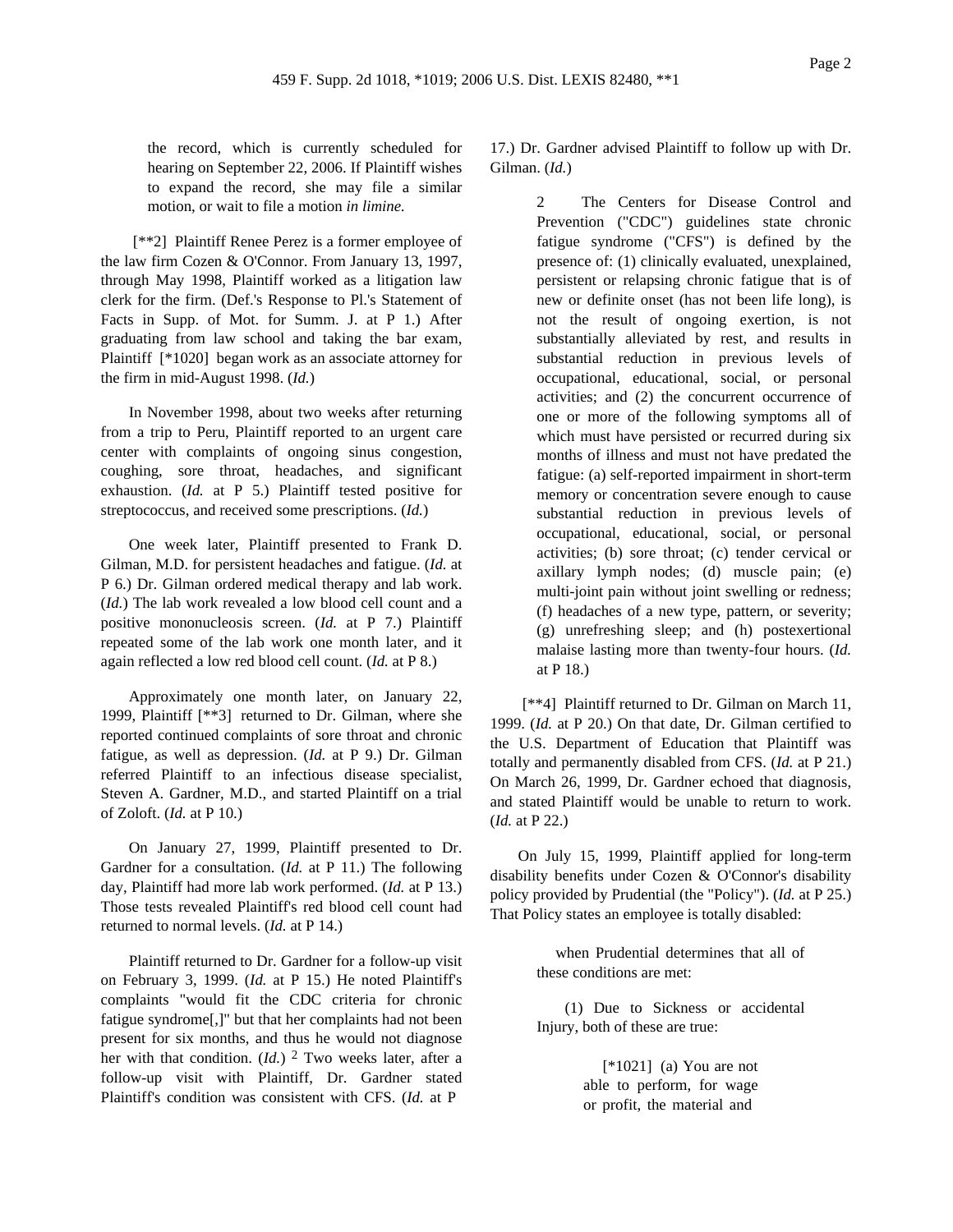substantial duties of your occupation...

(2) You are not working at any job for wage or profit.

(3) You are under the regular care of a Doctor.

(Complaint, Ex. E at 17.) Prudential approved Plaintiff's claim for benefits on September 1, 1999. (*Id.* at P 50.) In the letter approving Plaintiff's claim, Prudential advised Plaintiff she must apply for social security disability [\*\*5] benefits, and that the amount of her long-term disability benefits would be offset by any amount received from social security. (*Id.* at P 51.)

Plaintiff thereafter advised the Employment Development Department of California ("EDD") of her disability, and the EDD determined Plaintiff was entitled to benefits in the amount of \$ 1,344.00 per month. (*Id.* at PP 52-53.) The Social Security Administration also approved Plaintiff's claim for benefits. (*Id.* at PP 75.)

Before approving Plaintiff's claim, however, Prudential scheduled Plaintiff for an independent medical exam ("IME") with Gonzalo R. Ballon-Landa, M.D. (Def.'s Response to Pl.'s Statement of Facts in Supp. of Mot. for Summ. J. at P 44.) Plaintiff attended the IME with Dr. Ballon-Landa on September 15, 1999. (*Id.* at P 56.) In his report, Dr. Ballon-Landa stated, "[b]ased on the history and the review of the records, it appears that the patient could not successfully perform her duties as an attorney." (Compl., Ex. F at 716-20.)

Approximately two years later, Plaintiff moved to Florida with her husband and infant son. Several months later, Prudential terminated Plaintiff's long-term disability benefits based [\*\*6] on its finding that Plaintiff was no longer totally disabled under the Policy. (Def.'s Response to Pl.'s Statement of Facts in Supp. of Mot. for Summ. J. at PP 16.) Plaintiff notified Defendant of her intent to appeal this decision on March 18, 2002. (Compl., Ex. C.) In response to that notice, Defendant outlined its appeal procedures for Plaintiff. (*See* Compl., Ex. D.) Those procedures required Plaintiff to go through three levels of review. (*See id.*) Defendant informed Plaintiff that the third-level decision would be "final" and could not be appealed. (*Id.* at 1.)

Plaintiff filed her first formal appeal on January 23, 2003. (Def.'s Response to Pl.'s Statement of Facts in Supp. of Mot. for Summ. J. at P 122.) In determining that appeal, Prudential sought an opinion from Dr. Amy Hopkins. (*Id.* at P 124.) Prudential asked Dr. Hopkins to review Plaintiff's medical records and address the following questions: (1) Is there an impairment documented in the medical records? (2) If so, what effect on function would this impairment have? (3) What would be appropriate restrictions and limitations and for how long would they be applicable? (Compl., Ex. F at 920.) Dr. Hopkins prepared [\*\*7] a report for Prudential dated March 2, 2003. (*Id.* at 921-22.) In that report, Dr. Hopkins states "[n]o physical impairment was objectively demonstrated in this record which would have precluded [Plaintiff] from [returning to work, full time], own or any occupation, no restrictions or limitations, after 5/31/02 or prior in the claim period." (*Id.* at 922.) Five days after Dr. Hopkins' report, Prudential denied Plaintiff's appeal. (Def.'s Response to Pl.'s Statement of Facts in Supp. of Mot. for Summ. J. at P 131.)

On October 14, 2003, Plaintiff filed her second appeal with Prudential, which was denied on December 2, 2003. (*Id.* at PP 135, 137.)

On July 14, 2004, Plaintiff filed her third appeal with Prudential. (Compl., Ex. S.) [\*1022] In reviewing that appeal, Prudential requested Plaintiff undergo a second IME. (Compl., Ex. W.) Plaintiff refused that request, and Prudential subsequently denied Plaintiff's appeal on August 30, 2004. (Compl., Ex. Y.) Plaintiff thereafter filed the Complaint in this case on March 4, 2005.

### **II.**

#### **DISCUSSION**

In the present motion, Plaintiff asks the Court to make a finding, as a matter of law, that she is disabled under the Policy. [\*\*8] Defendant argues there is a factual dispute on this issue that precludes the grant of summary judgment. It also asserts Plaintiff failed to exhaust her administrative remedies because she refused to undergo an IME.

### **A. Standard of Review**

Summary judgment is appropriate if there is no genuine issue as to any material fact, and the moving party is entitled to judgment as a matter of law. *Fed. R.*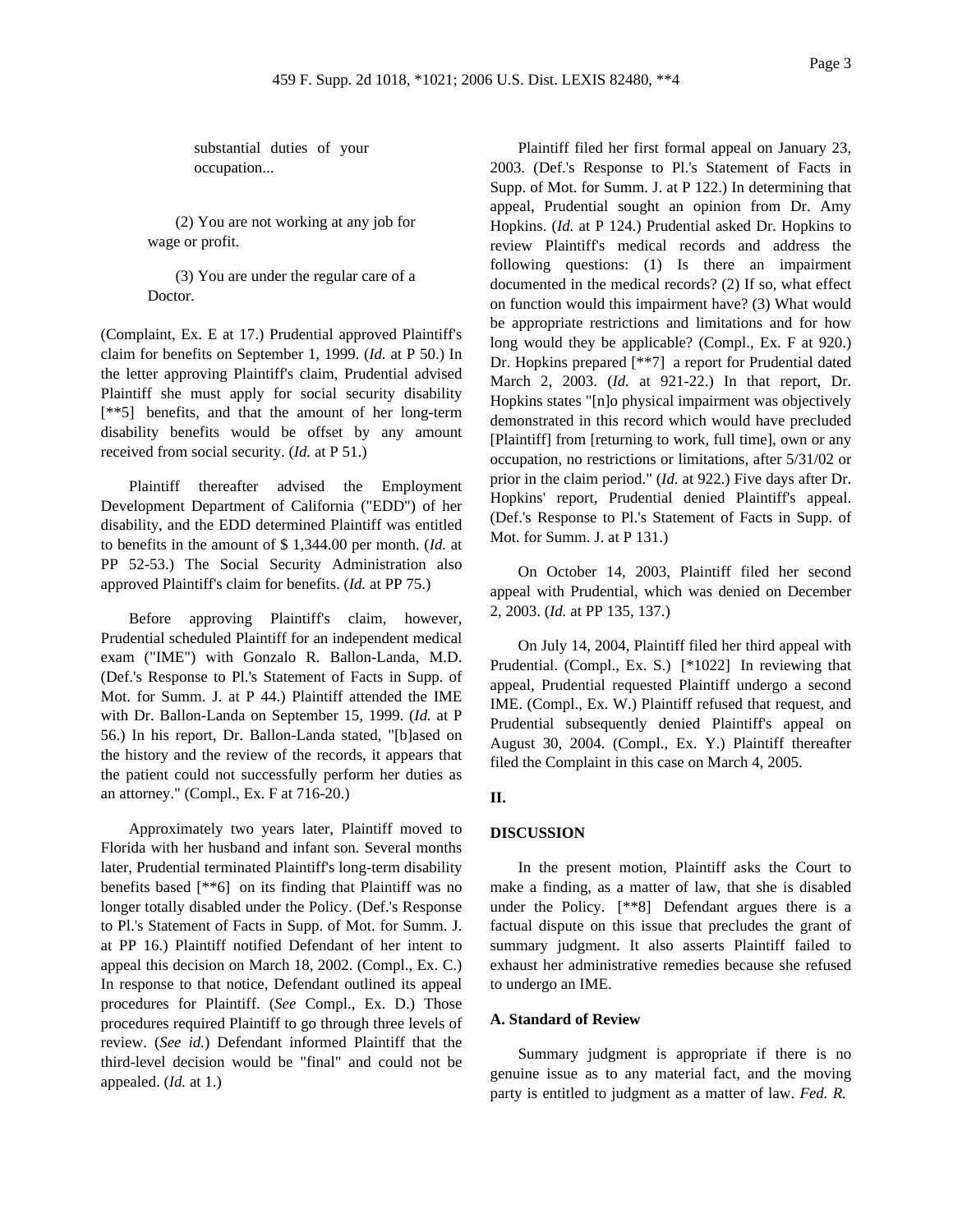*Civ. P. 56(c)*. The moving party has the initial burden of demonstrating that summary judgment is proper. *Adickes v. S.H. Kress & Co., 398 U.S. 144, 157, 90 S. Ct. 1598, 26 L. Ed. 2d 142 (1970)*. The moving party must identify the pleadings, depositions, affidavits, or other evidence, which the moving party "believes demonstrates the absence of a genuine issue of material fact." *Celotex Corp. v. Catrett, 477 U.S. 317, 323, 106 S. Ct. 2548, 91 L. Ed. 2d 265 (1986)*. "A material issue of fact is one that affects the outcome of the litigation and requires a trial to resolve the parties' differing versions of the truth." *S.E.C. v. Seaboard Corp., 677 F.2d 1301, 1306 (9th Cir. 1982)*.

The burden then shifts to the opposing party to show that summary judgment is not appropriate. [\*\*9] *Celotex, 477 U.S. at 324*. The opposing party's evidence is to be believed, and all justifiable inferences are to be drawn in its favor. *Anderson v. Liberty Lobby, Inc., 477 U.S. 242, 255, 106 S. Ct. 2505, 91 L. Ed. 2d 202 (1986)*. However, to avoid summary judgment, the opposing party cannot rest solely on conclusory allegations. *Berg v. Kincheloe, 794 F.2d 457, 459 (9th Cir. 1986)*. Instead, it must designate specific facts showing there is a genuine issue for trial. *Id.* More than a "metaphysical doubt" is required to establish a genuine issue of material fact." *Matsushita Elec. Indus. Co., Ltd. v. Zenith Radio Corp., 475 U.S. 574, 586, 106 S. Ct. 1348, 89 L. Ed. 2d 538 (1986)*.

### **B. Exhaustion**

As mentioned above, Defendant asks the Court to enter summary judgment in its favor as a result of Plaintiff's alleged failure to exhaust. Although a cross-motion for summary judgment is preferred, it may be appropriate for this Court to address Defendant's request here, especially because Plaintiff has had an opportunity to respond to Defendant's argument, both in her reply brief 3 and at oral argument. *See* 10A Charles Alan Wright, *et al., Federal Practice and Procedure* § [\*\*10] 2720 (3d ed. 1998) (stating court should exercise "great care" to ensure moving party has opportunity to respond before granting summary judgment for non-moving party in absence of formal cross-motion). Accordingly, the Court turns, first, to the issue of exhaustion.

> 3 Plaintiff requested, and the Court granted, leave to extend the page limit for the reply brief so Plaintiff could address Defendant's belated request for judgment.

It is well-settled that plaintiffs in ERISA cases must exhaust administrative [\*1023] remedies prior to filing suit in federal court. *See Diaz v. United Agricultural Welfare Benefit Plan and Trust, 50 F.3d 1478, 1483 (9th Cir. 1995)*; *Horan v. Kaiser Steel Retirement Plan, 947 F.2d 1412, 1416 (9th Cir. 1991)*; *Amato v. Bernard, 618 F.2d 559, 567 (9th Cir. 1980)* (announcing general rule that claimant must exhaust administrative remedies prior to bringing suit under ERISA in federal court). Here, Prudential set out its "appeal procedures" in its [\*\*11] April 8, 2002 letter to Plaintiff's counsel. (Compl., Ex. D.) Those procedures required Plaintiff to go through three levels of review, at which time Prudential's decision would become "final." (*Id.*)

Plaintiff followed Prudential's procedures in this case, but Defendant argues Plaintiff has failed to exhaust her administrative remedies because she refused Prudential's request for a second IME. To support this argument, Defendant relies on the following language in the Policy: "Prudential, at its own expense, has the right to examine the person whose loss is the basis of claim. Prudential may do this when and as often as is reasonable while the claim is pending." (Compl., Ex. E at 37.) Contrary to Defendant's argument, however, this language does not establish a requirement that Plaintiff submit to an IME to exhaust her administrative remedies. Indeed, there is no mention of this alleged requirement in Prudential's explanation of its "appeal procedures." (*See* Compl., Ex. D.) Rather, Prudential stated Plaintiff need only complete the three levels of review, at which time Prudential's decision would become "final." (*Id.*) Plaintiff followed those procedures in this case, and [\*\*12] thus she has exhausted her administrative remedies. Accordingly, Defendant's request for summary judgment on the issue of exhaustion is denied.

#### **C. Entitlement to Benefits**

Turning to the issue of Plaintiff's disability, this Court has already indicated the appropriate standard of review in this case is *de novo.* Under *de novo* review, and on summary judgment, the issue for the court is whether there is a genuine issue of material fact surrounding the plaintiff's disability. *Newcomb v. Standard Ins. Co., 187 F.3d 1004, 1006 (9th Cir. 1999)*.

As the moving party, Plaintiff bears the burden of demonstrating the absence of a genuine issue of material fact. *See Celotex, 477 U.S. at 323*. Plaintiff appears to acknowledge that Dr. Hopkins' report raises a genuine